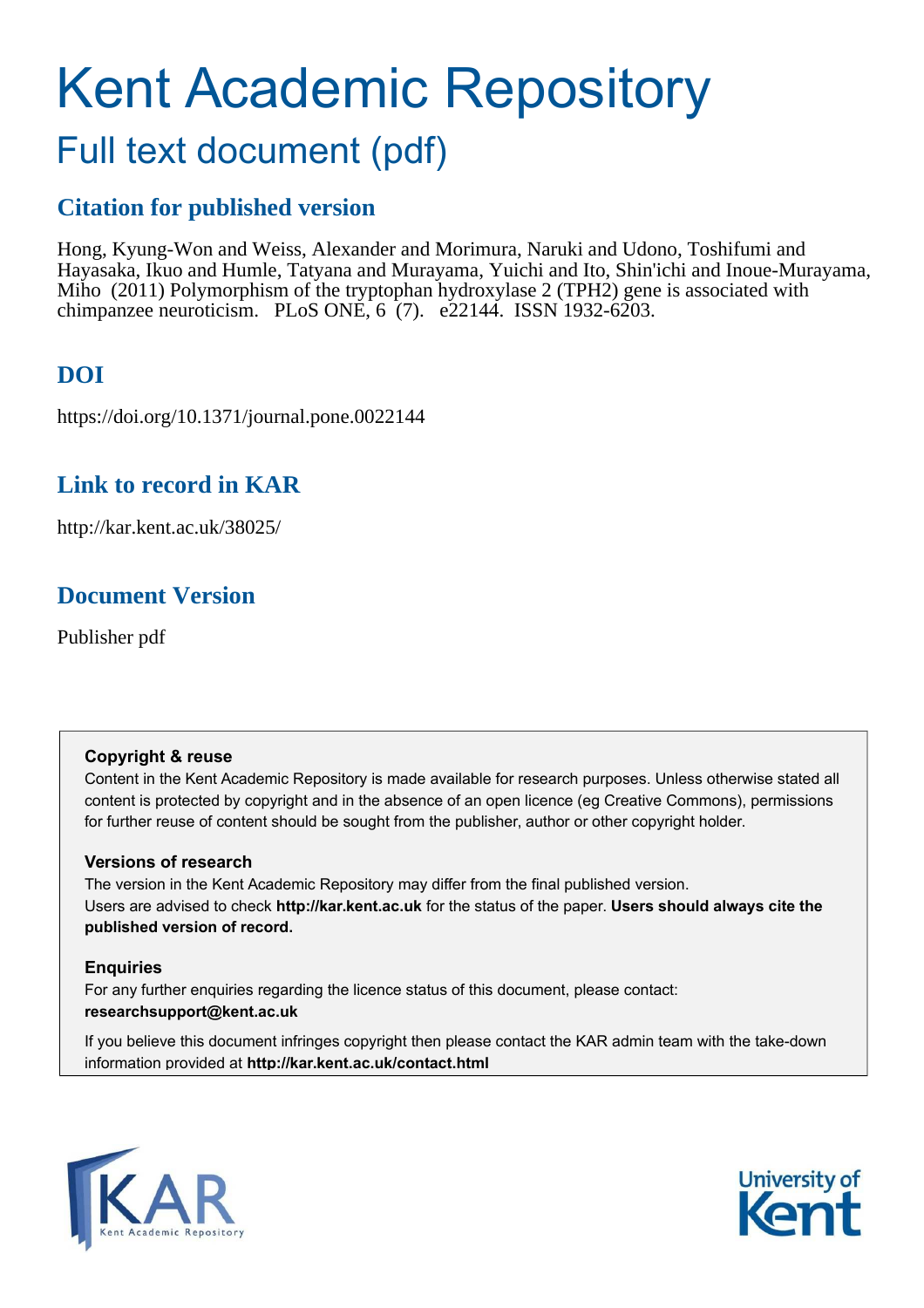## Polymorphism of the Tryptophan Hydroxylase 2 (TPH2) Gene Is Associated with Chimpanzee Neuroticism

#### Kyung-Won Hong<sup>19¤</sup>, Alexander Weiss<sup>29</sup>, Naruki Morimura<sup>3</sup>, Toshifumi Udono<sup>4</sup>, Ikuo Hayasaka<sup>4</sup>, Tatyana Humle<sup>5</sup>, Yuichi Murayama<sup>6</sup>, Shin'ichi Ito<sup>7</sup>, Miho Inoue-Murayama<sup>3</sup>\*

1 The United Graduate School of Agricultural Science, Gifu University, Gifu, Japan, 2 Scottish Primate Research Group, Department of Psychology, School of Philosophy, Psychology and Language Sciences, The University of Edinburgh, Edinburgh, United Kingdom, 3 Wildlife Research Center of Kyoto University, Kyoto, Japan, 4 The Chimpanzee Sanctuary Uto, Sanwa Kagaku Kenkyusho co., Ltd., Uto, Kumamoto, Japan, 5 School of Anthropology and Conservation, University of Kent. Canterbury, Kent, United Kingdom, 6 National Institute of Animal Health, Tsukuba, Japan, 7 Faculty of Applied Biological Sciences, Gifu University, Gifu, Japan

#### Abstract

In the brain, serotonin production is controlled by tryptophan hydroxylase 2 (TPH2), a genotype. Previous studies found that mutations on the TPH2 locus in humans were associated with depression and studies of mice and studies of rhesus macaques have shown that the TPH2 locus was involved with aggressive behavior. We previously reported a functional single nucleotide polymorphism (SNP) in the form of an amino acid substitution, Q468R, in the chimpanzee TPH2 gene coding region. In the present study we tested whether this SNP was associated with neuroticism in captive and wild-born chimpanzees living in Japan and Guinea, respectively. Even after correcting for multiple tests (Bonferroni  $p = 0.05/6 = 0.008$ ), Q468R was significantly related to higher neuroticism ( $\beta$  = 0.372,  $p$  = 0.005). This study is the first to identify a genotype linked to a personality trait in chimpanzees. In light of the prior studies on humans, mice, and rhesus macaques, these findings suggest that the relationship between neuroticism and TPH2 has deep phylogenetic roots.

Citation: Hong K-W, Weiss A, Morimura N, Udono T, Hayasaka I, et al. (2011) Polymorphism of the Tryptophan Hydroxylase 2 (TPH2) Gene Is Associated with Chimpanzee Neuroticism. PLoS ONE 6(7): e22144. doi:10.1371/journal.pone.0022144

Editor: Sharon Gursky-Doyen, Texas A&M University, United States of America

Received February 17, 2011; Accepted June 16, 2011; Published July 13, 2011

Copyright: @ 2011 Hong et al. This is an open-access article distributed under the terms of the Creative Commons Attribution License, which permits unrestricted use, distribution, and reproduction in any medium, provided the original author and source are credited.

Funding: This study was financially supported by the Ministry of Education, Science, Sports and Culture, Grant-in-Aid for Scientific Research (B) (#18310152 and #21310150 to MIM) and the Cooperation Research Program of PRI, Kyoto University. Alexander Weiss's work on this project was funded by a University of Edinburgh Development Trust Grant (#2828) and a Daiwa Foundation Small Grant (6515/6818). These funders had no role in study design, data collection and analysis, decision to publish, or preparation of the manuscript. TU and IH are employed by a commercial company, Sanwa Kagaku Kenkyusho Co., Ltd. and helped perform the experiments.

Competing Interests: The authors have the following competing interests. TU and IH are employed by a commercial company, Sanwa Kagaku Kenkyusho Co., Ltd. There are no patents, products in development or marketed products to declare. This does not alter the authors' adherence to all the PLoS ONE policies on sharing data and materials, as detailed online in the guide for authors.

\* E-mail: mmurayama@wrc.kyoto-u.ac.jp

. These authors contributed equally to this work.

¤ Current address: Center for Genome Science, Korea National Institute of Health, Chungbuk, Korea

#### Introduction

Serotonin (5-HT) production is mediated by the rate-limiting enzyme tryptophan hydroxylase (TPH) [1], and TPH2 is preferentially located in the dorsal raphe region of the brain [2] and in the peripheral myenteric neurons of the small intestine [3]. A loss of function mutation (R441H) in human TPH2 was identified in patients with major depression [4] and a loss-of-function mutation (P447R) in mice was associated with significantly reduced aggressive behavior [5]. Also, psychiatric disorders such as bipolar disorder [6], attention deficit/hyperactivity disorder [7], and suicidality [8], have been associated with TPH2 gene polymorphisms. Chen et al. (2010) also reported a functional polymorphism in the  $3'$  untranslated region of the  $TPH2$  gene in rhesus macaques, which was related to differential hypothalamus-pituitary-adrenal axis functioning, and, among peer-reared infants, was associated with the aggressive behavior [9].

The role of the serotonergic system in neuroticism, depression, anxiety-related traits, and disorders has been extensively studied  $[10,11,12,13,14,15]$ . The serotonin transporter gene 5-HTT is the primary target of the most widely used class of psychiatric drugs, the selective serotonin reuptake inhibitors (SSRIs) [12]. A functional polymorphism referred to as the 5-hydroxytryptaminelinked polymorphic region (5-HTTLPR) is present in the regulatory region of  $5-HTT$  gene [12]. The short allele (S) of this gene is transcribed less efficiently than the long allele  $(L)$ , resulting in decreased 5-HTT expression [12]. Lesch et al. found that 5- HTTLPR was significantly associated with anxiety-related traits: individuals with the SS or SL genotype presented higher neuroticism scores than those with the LL genotype. Several studies [16,17,18,19] have replicated these results, although studies of the general population failed to demonstrate an association [20,21,22,23,24,25,26].

Previous studies indicated that chimpanzee personality can be defined by five personality domains analogous to those of humans (neuroticism, extraversion, openness, agreeableness, and conscientiousness) and a broad, chimpanzee-specific domain labeled dominance [27,28,29]. These personality dimensions are reliable across raters [27,28,29]. Moreover, subsequent studies have validated these dimensions by demonstrating their relationship with subjective well-being [30], observed behaviors [31], and neuroanatomy [32].

PLoS one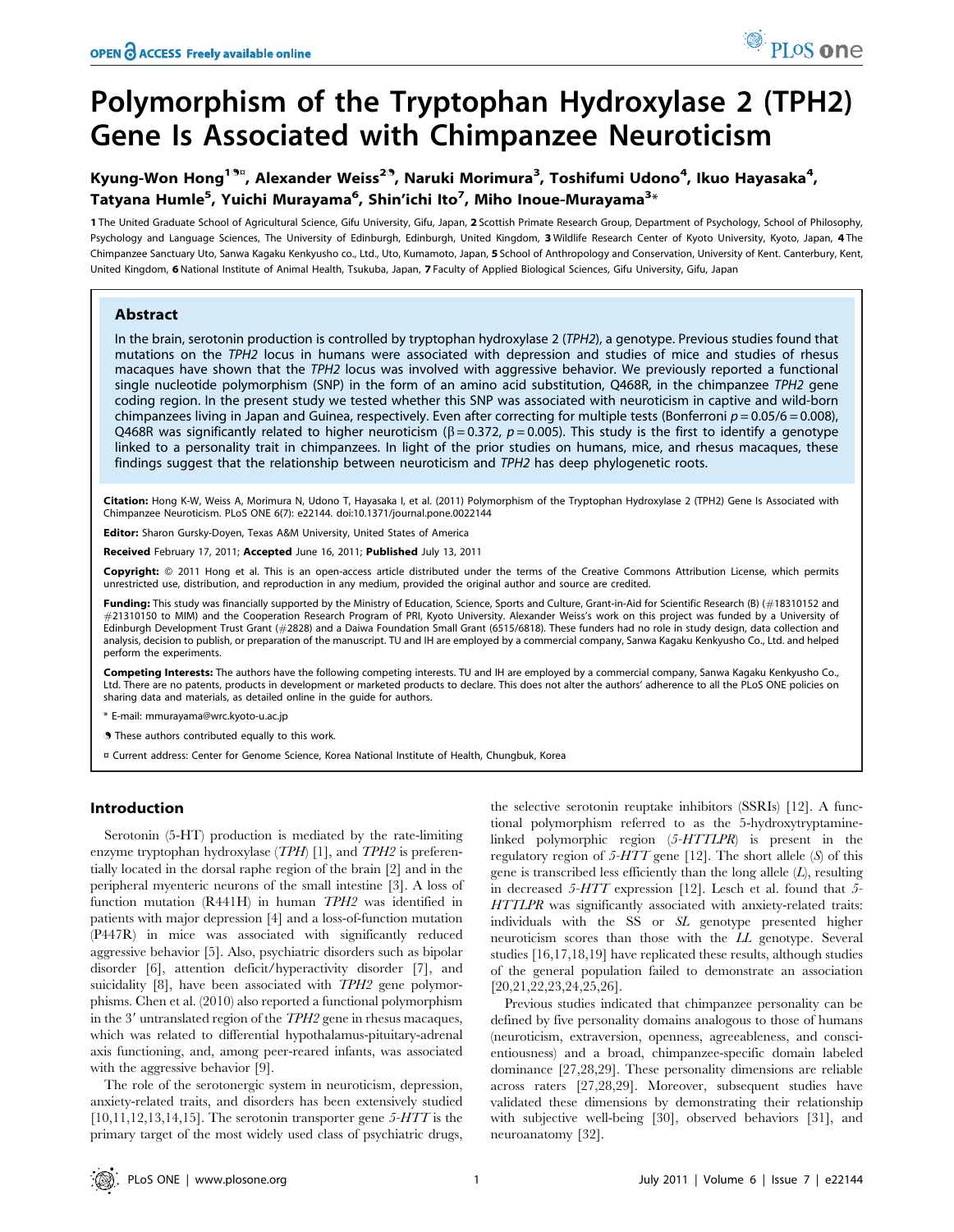In a prior study, we found that the 5-HTTLPR gene in chimpanzees was monomorphic [33]. However, in another study we found a gain-of-function single nucleotide polymorphism (SNP) in chimpanzees at the  $1,404^{\text{th}}$  position of the tryptophan hydroxylase 2 (TPH2) gene - the adenine (A) nucleotide was substituted with guanine (G) [34]. This substitution results in the replacement of the  $468<sup>th</sup>$  glutamine (CAG, ch $468Q$ ) with arginine (CGG, ch468R). An enzyme activity assay of these genotypes indicated that the capacity of L-5-hydroxytrytophan (serotonin) biosynthesis was significantly higher for ch468R than ch468Q [34].

In the present study we examined the association between the Q468R polymorphism and neuroticism in chimpanzees. Like the short version of the human 5-HTTLPR gene which is related to human neuroticism [12], ch468R might be related to less efficient serotonin recovery at the synapse. Thus, we predicted that the ch468R allele would be associated with higher levels of neuroticism in chimpanzees.

#### Methods

#### Samples

The sample consisted of 57 chimpanzees. Of these chimpanzees, 21 were cared for at the Chimpanzee Conservation Center, Guinea, West Africa. These individuals were wild-born orphans, rescued from the illegal pet trade, and in the process of being rehabilitated. Of the 36 remaining chimpanzees, 26 lived in Chimpanzee Sanctuary Uto [35], 5 lived in 3 Japanese zoos, and 5 lived in the Kyoto University Primate Research Institute (see Table 1 for details about the age and sex ratio). For the Guinea sample, DNA was obtained non-invasively via fecal samples. For the Chimpanzee Sanctuary Uto sample, DNA was obtained via blood samples. To minimize suffering, the blood samples were not collected for the purpose of the present study, but as part of routine health examinations. During these examinations chimpanzees were sedated with oral midazolam (1 mg/kg) or droperidol (0.2 mg/kg), and their blood was collected while they were anesthetized with ketamine hydrochloride (7 mg/kg) or a combination of ketamine hydrochloride (3.5 mg/kg) and medetomidine hydrochloride (0.035 mg/kg).

This study was carried out within the ethical guidelines and framework of Kyoto University and was approved by the Primate Research Institute, Kyoto University and Chimpanzee Sanctuary Uto (permission numbers P1988-08, P1990-15, P2000-04, P2005- 01 and P2006-05). All procedures were conducted according to the second edition of the Guide for the Care and Use of Laboratory Primates (Primate Research Institute, Kyoto University) and the Guideline for Care of Chimpanzees (Chimpanzee Sanctuary Uto). The details of animal welfare and steps taken to ameliorate suffering were in accordance with the recommendations of the Weatherall report, ''The use of non-human primates in research''.

#### Genotyping

Genotyping of Q468R by PCR-RFLP is described in detail by Hong and his colleagues [34]. Briefly, a pair of PCR primers (TPH2F: 5-TTCTGTTTATTCTGCA-GGGACT-3' and TPH2R: 5'-TTAGCCAAGCCATGACACAG-3') were used to amplify the  $1404<sup>th</sup>$  SNP containing fragments of *TPH2*, which was then digested using a restriction enzyme, HpyCH4V (New England BioLabs, Beverly, MA). The digested fragments were subsequently separated by electrophoresis on a 2.0% agarose gel (see Table 1 for details about genotype frequencies).

#### Personality ratings

Chimpanzees were scored by raters using a Japanese translation of the Hominoid Personality Questionnaire [36]. Raters were comprised of researchers or keepers from each chimpanzee facility, i.e. zoos, research institutes, Chimpanzee Sanctuary Uto, or the Chimpanzee Conservation Center. Each rater had a minimum of 2 years of experience with the chimpanzees they rated. As in our prior study [27], raters had no previous practice in rating chimpanzees. The translated version of the questionnaire yielded the same dimensions as the original English-language version and had similar psychometric properties, including high inter-rater reliabilities [36]. For the present study, we defined the six chimpanzee personality domains via unit-weighting and using the definitions described in our previous study [36]. The raw scores were standardized and then converted into T-scores  $mean = 50$ ;  $SD = 10$ ).

#### Statistical analysis

To cross-validate results, we first separately tested for the association between the TPH2 genotype and personality in the chimpanzees living at the Chimpanzee Conservation Center in Guinea and those living in Chimpanzee Sanctuary Uto in Japan. We then tested for this association in all 57 subjects (the combined study sample), which included the 10 chimpanzees living in the Kyoto University Primate Research Institute and Japanese zoos. In our first model we examined the possibility of additive genetic effects. We therefore coded AA, AG, and GG as 0, 1, and 2,

Table 1. Summary table of the subjects' sex, age, genotype, and personality T-score<sup>†</sup>.

| Samples                     | $\mathbf n$      | Sex   | Age                      | Genotype   | Chimpanzee Personality Trait (mean $\pm$ SD <i>T</i> -score) |                |                 |                 |                |                |  |
|-----------------------------|------------------|-------|--------------------------|------------|--------------------------------------------------------------|----------------|-----------------|-----------------|----------------|----------------|--|
|                             |                  | M/F   | (mean $\pm$ SD<br>years) | AAI AGI GG | Dom                                                          | Ext            | Con             | Agr             | <b>Neu</b>     | Opn            |  |
| Chimpanzee<br>Sanctuary Uto | 26               | 14/12 | $29.7 \pm 3.5$           | 20/4/2     | $55.5 \pm 9.6$                                               | $47.5 \pm 7.3$ | $50.2 \pm 9.5$  | $52.0 \pm 8.4$  | $43.2 \pm 7.4$ | $48.7 \pm 4.4$ |  |
| Other Japanese <sup>®</sup> | 10 <sup>10</sup> | 2/8   | $36.7 \pm 7.5$           | 3/4/3      | $55.7 \pm 9.4$                                               | $43.2 \pm 9.2$ | $50.2 \pm 11.5$ | $48.7 \pm 11.6$ | $49.8 \pm 8.4$ | $44.4 \pm 8.4$ |  |
| Guinea                      | 21               | 11/10 | $5.4 \pm 1.6$            | 12/5/4     | $50.3 \pm 10.4$                                              | $60.1 \pm 5.1$ | $55.8 + 9.4$    | $58.2 \pm 8.0$  | $47.1 \pm 8.7$ | $55.1 \pm 5.9$ |  |
| Combined                    | 57               | 27/30 |                          | 35/13/9    |                                                              |                |                 |                 |                |                |  |

Note.

 $^{\dagger}$ Mean = 50 and *SD* = 10. Dom = Dominance, Ext = Extraversion, Con = Conscientiousness, Agr = Agreeableness, Neu = Neuroticism, Opn = Openness.

\*Other Japanese chimpanzees include 5 subjects from the Kyoto University Primate Research Institute, 2 subjects from the Higashiyama Zoo, 1 chimpanzee from the Itouzu-no-mori Zoo, 1 chimpanzee from the Kouchi Zoo, and 1 chimpanzee from the Tama Zoo.

doi:10.1371/journal.pone.0022144.t001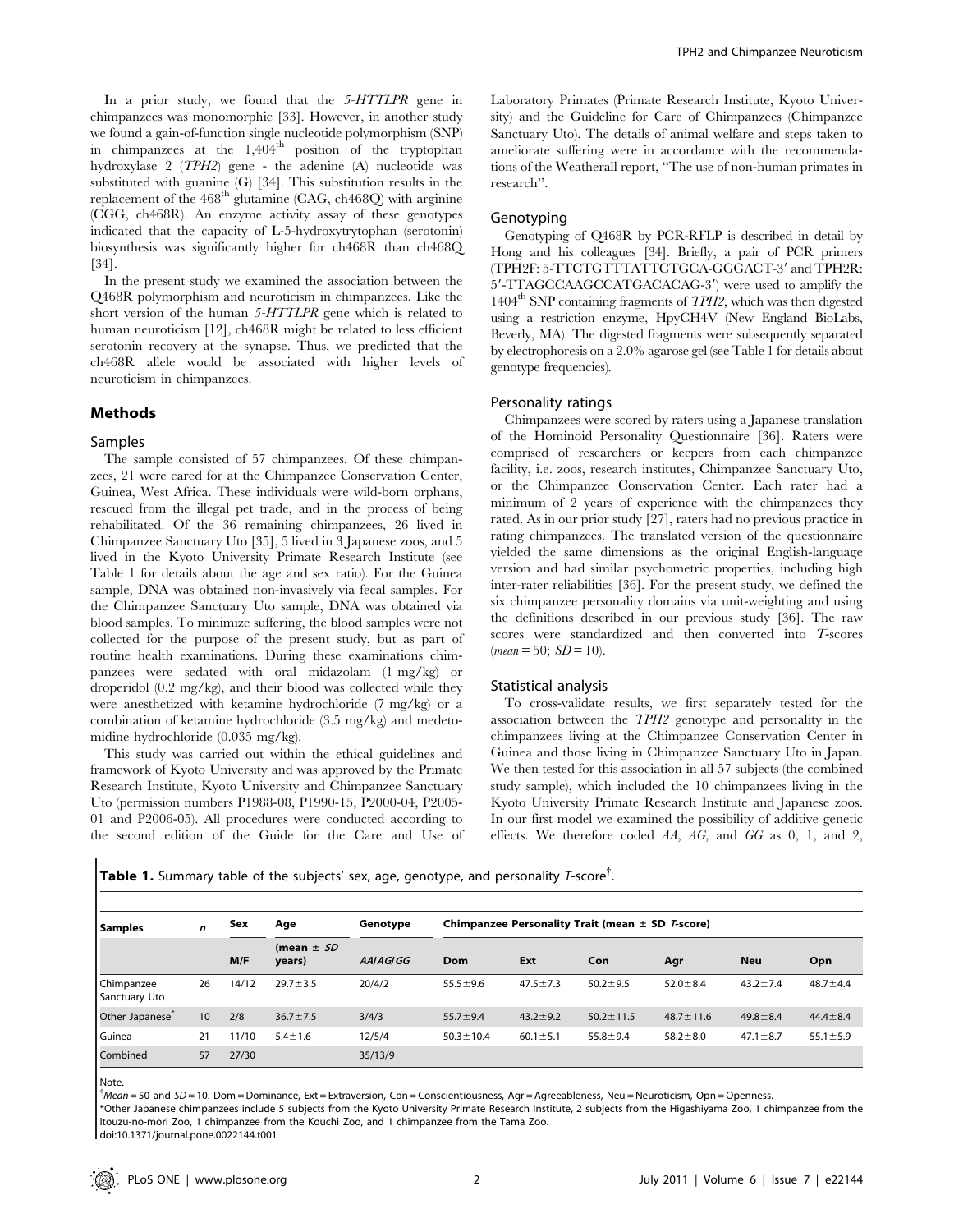respectively. In our second model we examined the possibility of genetic dominance by coding We then tested the dominance genetic mode by comparing individuals with the AA genotype (coded 0) and individuals with either the  $AG$  or  $GG$  genotype (coded as 1). Chimpanzee personality traits and TPH2 genotypes were analyzed using linear regressions controlling for sex and age. SPSS (15.0) was used to conduct all analyses.

#### Results

Table 2 shows the means of each personality domain score for each genotype for the Chimpanzee Sanctuary Uto, Guinea, and combined samples. Among the chimpanzees living in Chimpanzee Sanctuary Uto, the Q468R allele was significantly related to higher dominance scores in the additive and dominance model; there was also a statistically non-significant trend indicating that this allele was associated with higher neuroticism (see Table 3). These associations were not statistically significant in the Guinea sample; however, the association between the ch468R genotype and neuroticism was similar with respect to direction and effect size (see Table 3). In addition, neuroticism, but not dominance, was significantly associated with ch468R in the total sample (see

Table 2. Mean personality domain scores by genotype for chimpanzees living in Chimpanzee Sanctuary Uto, the sanctuary in Guinea, and the combined sample.

|                             | Genotype |       |       |       |       |       |  |  |
|-----------------------------|----------|-------|-------|-------|-------|-------|--|--|
|                             | AA       |       | AG    |       | GG    |       |  |  |
|                             | Mean     | SD    | Mean  | SD    | Mean  | SD    |  |  |
| Chimpanzee<br>Sanctuary Uto |          |       |       |       |       |       |  |  |
| Dominance                   | 53.05    | 7.81  | 61.14 | 12.66 | 68.84 | 9.15  |  |  |
| Extraversion                | 46.59    | 6.89  | 45.48 | 2.36  | 60.60 | 6.66  |  |  |
| Conscientiousness           | 50.31    | 9.70  | 45.99 | 5.78  | 57.14 | 14.41 |  |  |
| Agreeableness               | 52.34    | 6.49  | 42.97 | 4.14  | 66.40 | 13.37 |  |  |
| Neuroticism                 | 41.77    | 7.16  | 48.54 | 2.33  | 46.63 | 12.13 |  |  |
| Openness                    | 48.37    | 4.32  | 48.27 | 4.01  | 53.08 | 5.44  |  |  |
| Guinea                      |          |       |       |       |       |       |  |  |
| Dominance                   | 51.58    | 11.55 | 50.33 | 10.29 | 46.45 | 8.23  |  |  |
| Extraversion                | 60.39    | 5.69  | 58.96 | 5.68  | 60.48 | 3.04  |  |  |
| Conscientiousness           | 55.89    | 7.27  | 56.72 | 12.30 | 54.45 | 13.91 |  |  |
| Agreeableness               | 57.50    | 7.42  | 56.62 | 11.01 | 62.29 | 5.91  |  |  |
| Neuroticism                 | 45.20    | 8.26  | 49.68 | 11.46 | 49.49 | 6.74  |  |  |
| Openness                    | 56.53    | 6.98  | 52.12 | 3.47  | 54.28 | 4.11  |  |  |
| Combined <sup>†</sup>       |          |       |       |       |       |       |  |  |
| Dominance                   | 52.29    | 8.84  | 55.61 | 12.14 | 55.93 | 11.64 |  |  |
| Extraversion                | 51.61    | 9.38  | 48.22 | 10.53 | 54.97 | 9.37  |  |  |
| Conscientiousness           | 52.35    | 9.93  | 49.52 | 9.83  | 55.81 | 10.72 |  |  |
| Agreeableness               | 54.10    | 7.51  | 47.02 | 11.36 | 61.74 | 6.99  |  |  |
| Neuroticism                 | 43.34    | 8.06  | 51.62 | 8.64  | 46.84 | 7.97  |  |  |
| Openness                    | 51.16    | 6.76  | 48.20 | 6.92  | 49.95 | 7.83  |  |  |

<sup>†</sup>The combined samples includes 26 subjects from Chimpanzee Sanctuary Uto, 21 subjects from Guinea, and a total of 10 subjects from the Kyoto University Primate Research Institute ( $n = 5$ ), Higashiyama Zoo ( $n = 2$ ), Itouzu-no-mori Zoo  $(n = 1)$ , Kouchi Zoo  $(n = 1)$ , and Tama Zoo  $(n = 1)$ .

doi:10.1371/journal.pone.0022144.t002

Table 3) and this association was significant even after a Bonferroni correction for multiple tests ( $p = 0.05/6 = 0.008$ ).

#### **Discussion**

The ch468R allele was associated with higher dominance in a sample of chimpanzees living in Chimpanzee Sanctuary Uto. The association between this allele and dominance was not present among the wild-born sanctuary chimpanzees in Guinea or in the total sample. There was also a statistically non-significant trend suggesting that neuroticism in chimpanzees was associated with the ch468R allele in Chimpanzee Sanctuary Uto. Moreover, while this relationship was not statistically significant, the effect size and direction of the effect were comparable in the chimpanzee sample from Guinea. Finally, in the total sample, there was a significant association between the presence of the ch468R allele and higher levels of neuroticism.

One possible reason for the failure to cross-validate the dominance findings is that the wild-born sanctuary chimpanzees were younger than those at Chimpanzee Sanctuary Uto. As such, the dominance dimension may not yet have as clearly been expressed as in the more mature individuals. A second possible explanation for our failure to cross-validate the dominance findings in the wild sample is because they were separated from their mothers early in life and may have been subjected to other trauma.

There does appear to be evidence of an association between neuroticism and ch468R. This is consistent with earlier studies of humans [4] and mice [5] which found that Q468R mutations are associated with major depression and aggressive behavior, respectively. This is also consistent with a recent study which found that the 3'-untranslated-region polymorphism of TPH2 in rhesus macaques was associated with aggressive behavior [9]. The chimpanzee TPH2 polymorphism (Q468R) is a gain-of-function mutation, which increases serotonin biosynthesis [34]. In other words, like the S allele of 5-HTTLPR which has been related to human neuroticism, the ch468R allele of the TPH2 gene works to increase serotonin storage in the synapse by increasing production of and decreasing the re-absorption of serotonin.

One shortcoming of the present study was the small sample size and thus these results require replications in larger independent samples. A second shortcoming is our poor knowledge of the background of the chimpanzees which prevented us from testing for any gene by environment interaction effects. A third shortcoming is that, while we included a model for dominance effects, the mean neuroticism across genotypes were only suggestive with respect to whether the  $G$  allele was dominant, though this may reflect the small sample size of each group.

Chimpanzees have highly-developed brains and exhibit a variety of psychological and behavioral traits in their elaborate social interactions. The present study is the first to identify a genotype related to a personality trait in chimpanzees. Understanding differences in the genes responsible for behavioral variation could lead to a better understanding of the evolutionary history of humans and chimpanzee [37], including hominization [33]. The finding of similar associations between the *TPH2* gene and phenotypes related to neuroticism in humans, mice and rhesus macaques suggests that the relationship between neuroticism and TPH2 has deep phylogenetic origins.

This is the first report of a relationship between a personality trait and genotype in great apes. Genetic markers for behavior may be useful for primate conservation, welfare and management in zoos. Therefore, the association between Q468R polymorphism and neuroticism identified in this study should be a focus of future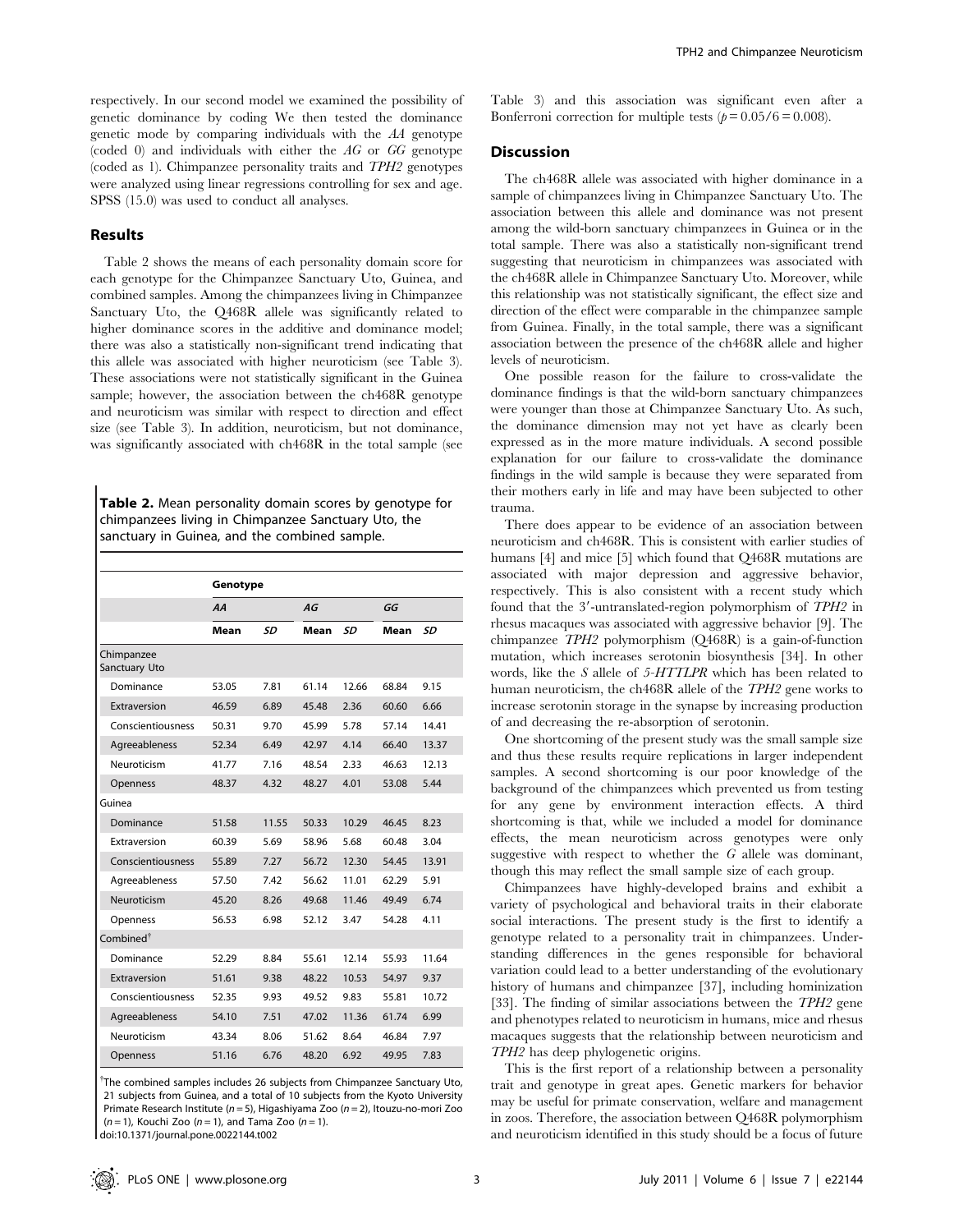Table 3. Effect of Tryptophan hydroxylase 2 polymorphism on chimpanzee personality trait: Linear regression analysis with sex and age as the covariates.

|                             |             | $MAF^{\dagger}$ | <b>HPQ</b> factors | Additive mode (AA, AG, GG) |           |                     |       | Dominant mode (AA, AG+GG) |           |                     |                  |
|-----------------------------|-------------|-----------------|--------------------|----------------------------|-----------|---------------------|-------|---------------------------|-----------|---------------------|------------------|
| Sample                      |             |                 |                    | <b>Unstandardized</b>      |           | <b>Standardized</b> |       | <b>Unstandardized</b>     |           | <b>Standardized</b> |                  |
|                             | $\mathbf n$ |                 |                    | $\beta$                    | <b>SE</b> | $\beta$             | p     | $\beta$                   | <b>SE</b> | $\beta$             | $\boldsymbol{p}$ |
| Chimpanzee<br>Sanctuary Uto | 26          | 0.154           | <b>Dominance</b>   | 7.377                      | 2.923     | 0.472               | 0.019 | 4.959                     | 2.023     | 0.442               | 0.023            |
|                             |             |                 | Extraversion       | 4.271                      | 2.476     | 0.360               | 0.098 | 1.639                     | 1.780     | 0.192               | 0.367            |
|                             |             |                 | Conscientiousness  | $-0.161$                   | 3.103     | $-0.010$            | 0.959 | $-0.996$                  | 2.124     | $-0.090$            | 0.644            |
|                             |             |                 | Agreeableness      | 1.675                      | 3.041     | 0.123               | 0.587 | $-1.193$                  | 2.091     | $-0.122$            | 0.574            |
|                             |             |                 | Neuroticism        | 4.442                      | 2.501     | 0.378               | 0.090 | 3.304                     | 1.699     | 0.391               | 0.065            |
|                             |             |                 | Openness           | 1.013                      | 1.476     | 0.144               | 0.500 | 0.425                     | 1.022     | 0.084               | 0.681            |
| Guinea                      | 21          | 0.310           | Dominance          | $-1.628$                   | 2.102     | $-0.126$            | 0.449 | $-0.652$                  | 1.696     | $-0.063$            | 0.705            |
|                             |             |                 | Extraversion       | $-0.301$                   | 1.488     | $-0.047$            | 0.842 | $-0.537$                  | 1.179     | $-0.107$            | 0.655            |
|                             |             |                 | Conscientiousness  | $-0.633$                   | 2.275     | $-0.054$            | 0.784 | $-0.374$                  | 1.813     | $-0.040$            | 0.839            |
|                             |             |                 | Agreeableness      | 1.975                      | 2.141     | 0.199               | 0.369 | 0.809                     | 1.736     | 0.102               | 0.647            |
|                             |             |                 | Neuroticism        | 2.500                      | 2.126     | 0.231               | 0.256 | 2.332                     | 1.668     | 0.272               | 0.180            |
|                             |             |                 | Openness           | $-1.391$                   | 1.596     | $-0.188$            | 0.396 | $-1.514$                  | 1.246     | $-0.258$            | 0.241            |
| Combined <sup>®</sup>       | 57          | 0.272           | Dominance          | 2.171                      | 1.706     | 0.163               | 0.209 | 1.783                     | 1.309     | 0.174               | 0.179            |
|                             |             |                 | Extraversion       | 1.027                      | 1.266     | 0.080               | 0.421 | $-0.198$                  | 0.979     | $-0.020$            | 0.841            |
|                             |             |                 | Conscientiousness  | 0.472                      | 1.579     | 0.036               | 0.766 | $-0.391$                  | 1.215     | $-0.038$            | 0.749            |
|                             |             |                 | Agreeableness      | 1.765                      | 1.591     | 0.141               | 0.272 | $-0.589$                  | 1.235     | $-0.061$            | 0.636            |
|                             |             |                 | <b>Neuroticism</b> | 3.214                      | 1.502     | 0.279               | 0.037 | 3.309                     | 1.115     | 0.372               | 0.005            |
|                             |             |                 | Openness           | $-1.008$                   | 1.093     | $-0.110$            | 0.360 | $-1.124$                  | 0.833     | $-0.159$            | 0.183            |

Note.

 $\dagger$ MAF: minor allele frequency.

\*The combined samples includes 26 subjects from Chimpanzee Sanctuary Uto, 21 subjects from Guinea, and a total of 10 subjects from the Kyoto University Primate Research Institute (n = 5), Higashiyama Zoo (n = 2), Itouzu-no-mori Zoo (n = 1), Kouchi Zoo (n = 1), and Tama Zoo (n = 1). Boldfaced values indicate statistically significant effects ( $p$ <.05). Underlined values indicate trends ( $p$ <0.1).

doi:10.1371/journal.pone.0022144.t003

studies which seek to understand individual differences in chimpanzee personality.

#### Acknowledgments

We thank E. Inoue, Faculty of Applied Biological Sciences, Gifu University, for his invaluable discussion and comments. We are grateful to Y. Ueda, Faculty of Applied Biological Sciences, Gifu University, for her

#### References

- 1. Kaufman S (1993) New tetrahydrobiopterin-dependent systems. Annu Rev Nutr 13: 261–286.
- 2. Walther DJ, Peter JU, Bashammakh S, Hortnagl H, Voits M, et al. (2003) Synthesis of serotonin by a second tryptophan hydroxylase isoform. Science 299: 76.
- 3. Cote F, Thevenot E, Fligny C, Fromes Y, Darmon M, et al. (2003) Disruption of the nonneuronal tph1 gene demonstrates the importance of peripheral serotonin in cardiac function. Proc Natl Acad Sci U S A 100: 13525–13530.
- 4. Zhang X, Gainetdinov RR, Beaulieu JM, Sotnikova TD, Burch LH, et al. (2005) Loss-of-function mutation in tryptophan hydroxylase-2 identified in unipolar major depression. Neuron 45: 11–16.
- 5. Kulikov AV, Osipova DV, Naumenko VS, Popova NK (2005) Association between Tph2 gene polymorphism, brain tryptophan hydroxylase activity and aggressiveness in mouse strains. Genes Brain Behav 4: 482–485.
- 6. Lopez VA, Detera-Wadleigh S, Cardona I, Kassem L, McMahon FJ (2007) Nested association between genetic variation in tryptophan hydroxylase II, bipolar affective disorder, and suicide attempts. Biol Psychiatry 61: 181–186.
- 7. Walitza S, Renner TJ, Dempfle A, Konrad K, Wewetzer C, et al. (2005) Transmission disequilibrium of polymorphic variants in the tryptophan hydroxylase-2 gene in attention-deficit/hyperactivity disorder. Mol Psychiatry 10: 1126–1132.

technical assistance in the analysis. We also thank the raters at the different sites for completing the questionnaires.

#### Author Contributions

Conceived and designed the experiments: K-WH AW MI-M. Performed the experiments: K-WH NM TU IH. Analyzed the data: K-WH AW MI-M. Contributed reagents/materials/analysis tools: AW. Wrote the paper: K-WH AW TH YM SI MI-M.

- 8. Zill P, Baghai TC, Zwanzger P, Schule C, Eser D, et al. (2004) SNP and haplotype analysis of a novel tryptophan hydroxylase isoform (TPH2) gene provide evidence for association with major depression. Mol Psychiatry 9: 1030–1036.
- 9. Chen GL, Novak MA, Meyer J, Kelly BJ, Vallender EJ, et al. (2010) The effect of rearing experience and TPH2 genotype on HPA axis function and aggression in rhesus monkeys: A retrospective analysis. Horm Behav 57: 184–191.
- 10. Alaerts M, Ceulemans S, Forero D, Moens LN, De Zutter S, et al. (2009) Support for NRG1 as a susceptibility factor for schizophrenia in a northern Swedish isolated population. Arch Gen Psychiatry 66: 828–837.
- 11. Frodl T, Zill P, Baghai T, Schule C, Rupprecht R, et al. (2008) Reduced hippocampal volumes associated with the long variant of the tri- and diallelic serotonin transporter polymorphism in major depression. Am J Med Genet B Neuropsychiatr Genet 147B: 1003–1007.
- 12. Lesch KP, Bengel D, Heils A, Sabol SZ, Greenberg BD, et al. (1996) Association of anxiety-related traits with a polymorphism in the serotonin transporter gene regulatory region. Science 274: 1527–1531.
- 13. Tadic A, Victor A, Baskaya O, von Cube R, Hoch J, et al. (2009) Interaction between gene variants of the serotonin transporter promoter region (5- HTTLPR) and catechol O-methyltransferase (COMT) in borderline personality disorder. Am J Med Genet B Neuropsychiatr Genet 150B: 487–495.